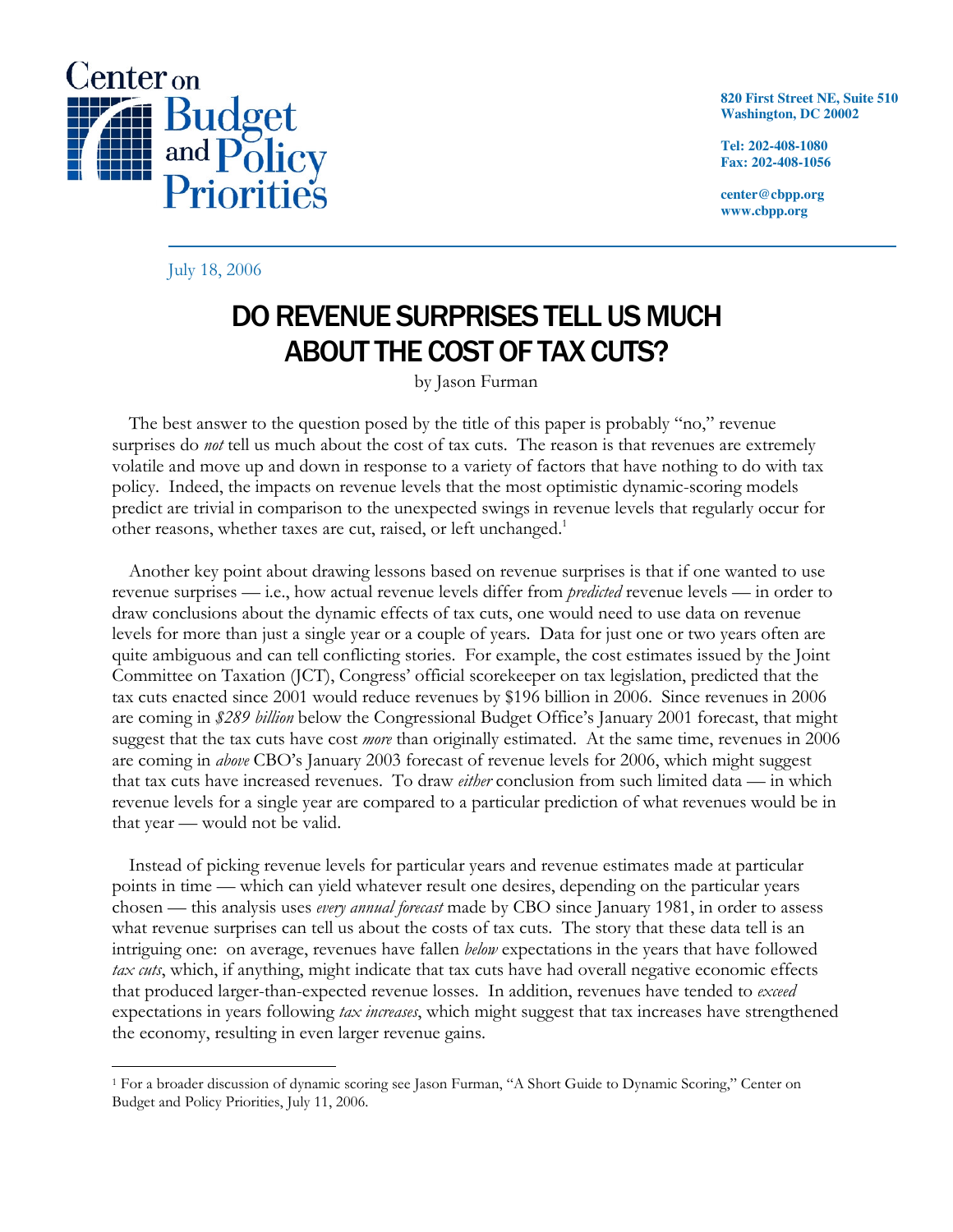As noted above, revenue surprises are *not* a sound way to estimate either the actual costs of tax policy changes or the economic effects of such changes. However, if one believes that revenue surprises *do* tell an important story and seeks to use them, it ought to be noted that the revenue surprises over the past quarter century lead to the *opposite* conclusion from that which tax-cut supporters propound. To come up with data that appear to support their rosy conclusions about tax cuts generating powerful economic effects, tax-cut proponents have been citing data on actual revenue levels from *only one or two years*, as well as particular revenue forecasts from one or two carefully selected years, rather than using revenue levels and revenue forecasts for all recent years and letting the chips fall where they may.

## What 25 Years of Revenue Surprises Tells Us About the Cost of Tax Cuts

In March 2006, CBO published an analysis of its past forecasting errors since January 1981.<sup>2</sup> CBO defined forecasting errors as the difference between actual revenues in a year and the each of the roughly six earlier forecasts of revenues for that year that CBO had published, adjusted for the estimated cost of subsequent tax cuts or tax increases.<sup>3</sup> For example, suppose CBO projected that revenues in two years' time would be \$1 trillion, but Congress then passed a tax cut estimated to cost \$100 billion in that year (reducing the "adjusted" revenue estimate for the year to \$900 billion). If actual revenues turned out to be \$930 billion, the forecasting error would be +\$30 billion. This results in comparisons of more than 100 forecasts of revenues for the years 1981 through 2006 with the actual results for those years.

 An examination of how CBO's revenue forecasts have compared with actual revenue levels since 1981 yields some interesting results. First, the CBO estimates are essentially unbiased, in that they have been as likely to overpredict revenues as to underpredict them. In 24 "year-ahead" revenue forecasts since 1981 (i.e., forecasts of what revenue levels would be in the following fiscal year), CBO overestimated revenues in 12 forecasts and underestimated revenues in the other 12 forecasts. Overall, the underestimates and overestimates (measured as percentages) largely offset each other.

 Second, the average forecast error in these 24 estimates — the average amount by which CBO either overestimated or underestimated the following year's revenue level, regardless of whether the error was an overestimate or underestimate — is very large. The average error equals 6 percent of revenues, or the equivalent of *more than* \$150 billion in 2006.<sup>4</sup> In fact, CBO's average error for estimates made three months into the fiscal year itself (as opposed to estimates made one or more years beforehand) is a surprisingly high 3 percent, equivalent to about \$70 billion in 2006.

 $\overline{a}$ 

<sup>2</sup> This analysis augments the CBO data with forecasting errors for 2006, using the Administration's latest projection of fiscal year 2006 revenues, \$2.4 trillion.

<sup>&</sup>lt;sup>3</sup> CBO does not attempt to forecast tax legislation that Congress might enact in the future. Hence, deviations due to subsequent legislation are not considered a forecasting error. This analysis follows the CBO study in considering only the first annual forecast that CBO issues each year, generally in January.

<sup>4</sup> This 6 percent figure is the "root mean square" of CBO's errors.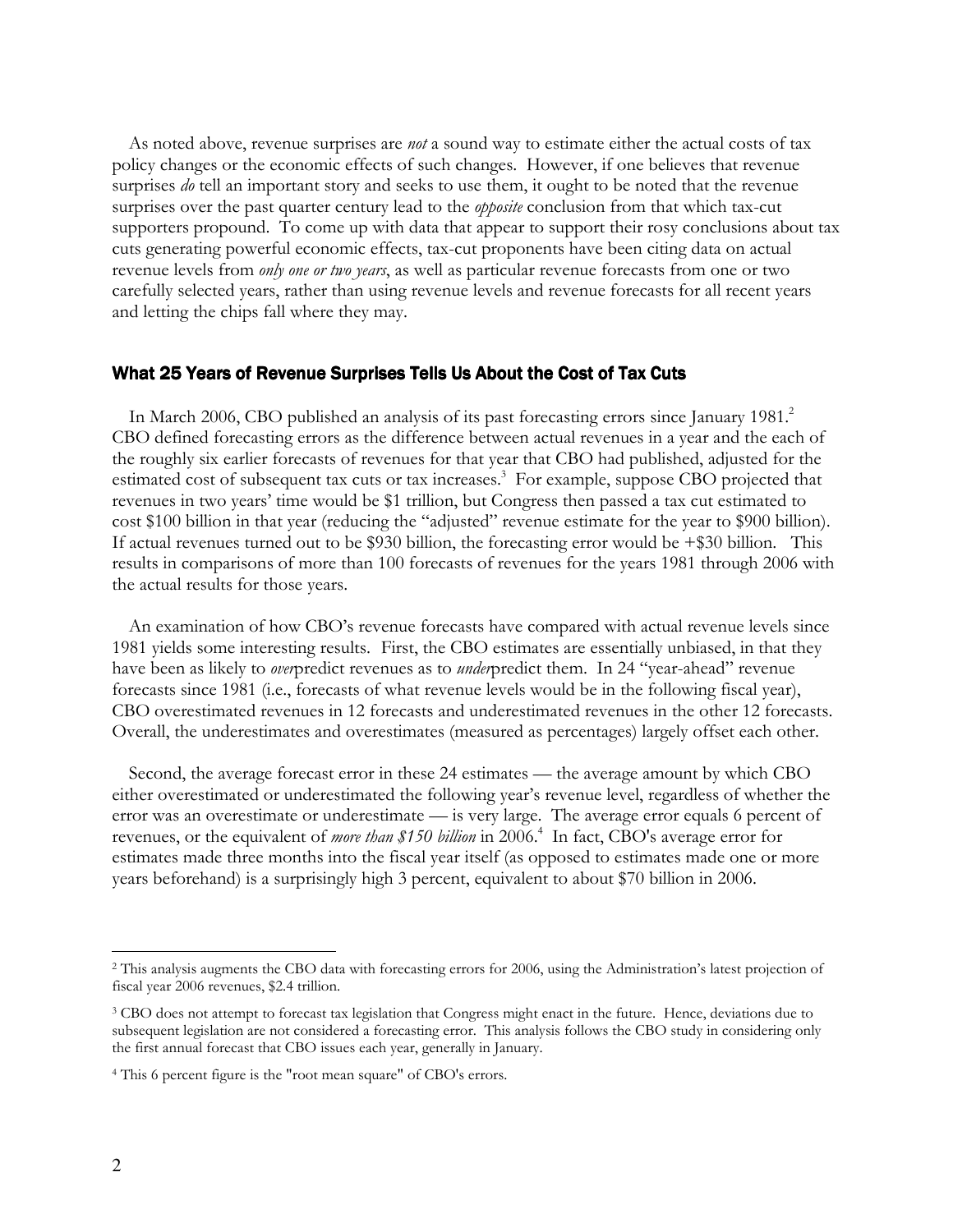| <b>TABLE 1</b>                                               |                            |                                |
|--------------------------------------------------------------|----------------------------|--------------------------------|
| <b>CBO's Revenue Forecasting Errors In Different Periods</b> |                            |                                |
|                                                              | <b>Net Average Revenue</b> | <b>Percentage of Forecasts</b> |
|                                                              | Surprise (as a Percentage  | With a Positive Revenue        |
| Period                                                       | of Revenues*)              | Surprise                       |
| Reagan Tax Cuts (1982-90)                                    | $-4.7\%$                   | $21\%$                         |
| Bush I & Clinton Tax Increases (1991-2000)                   | $0.1\%$                    | $57\%$                         |
| Bush II Tax Cuts (2002-06)                                   | $-3.2\%$                   | 40%                            |
| Addendum                                                     |                            |                                |
| Tax Cut Periods (1982-90 and 2002-06)                        | $-4.0\%$                   | 29%                            |

\* Positive values indicate that actual revenues exceeded projected revenues. These averages net positives errors against negative errors.

Note: The year 2001 is excluded because major tax changes were enacted with a mid-year effective date. The tax increases enacted in 1981 and 1990 were effective at the beginning of fiscal years 1982 and 1991, respectively.

Source: Calculations based on data from CBO 2006, with "actual" revenues for FY 2006 taken to be the Administration's new estimate of \$2,400 billion.

 Third, the overestimates and underestimates have tended to follow certain patterns. The period that followed the 1990 and 1993 tax increases (defined as 1991 through  $2000^5$ ) turns out to have been a period, on average, without "revenue surprises." In this period, revenues came in an average of 0.1 percent *higher* than forecast.<sup>6</sup> In contrast, revenue levels generally were disappointing in the Reagan years and under the current administration — i.e., in years following tax cuts — falling an average of 4.0 percent below projections in these two time periods. (See Table 1.)

## Conclusion

 $\overline{a}$ 

 One possible interpretation of the 25 years of data is that tax increases may tend to benefit the economy and thereby bring in more revenues than expected, while tax cuts may tend to hurt the economy and result in larger losses than expected. This is the opposite of what many conservative tax-cut advocates assert about the effects of tax cuts. Yet it is based on far more data than a simple comparison of revenue levels in 2005 and 2006 to the revenue forecasts made at the start of those years, which are the comparisons that some tax-cut proponents (including Administration officials) recently have been making.

<sup>&</sup>lt;sup>5</sup> Taxes were cut in 1997, but the reduction was small in comparison to the earlier tax increases. The tax increases enacted in 1990 and 1993 totaled \$117 billion in fiscal year 2000 (this estimate extends the original JCT estimates with nominal GDP growth). In contrast, the capital gains, estate, and IRA-related tax cuts enacted in 1997 totaled only \$4 billion in fiscal year 2000. The other \$23 billion in net tax cuts enacted in 1997 were mainly an expanded child tax credit, which would not be expected to have significant dynamic scoring effects.

<sup>6</sup> Table 1 pools together all of the forecasts for revenue in three periods (1982-1990, 1991-2000, and 2002-2006) for a total of 128 "data points." For example, the 1991 to 2000 period includes 60 different forecast errors comprising every CBO forecast for revenue in those periods. We can compare actual revenues in 1995 to the six CBO forecasts of revenues in 1995 that were published from January 1990 through January 1995. (The year that tax policy changed direction substantially in mid-year  $-2001$  — is excluded from the analysis. Including that year would have only a modest effect on the results.)